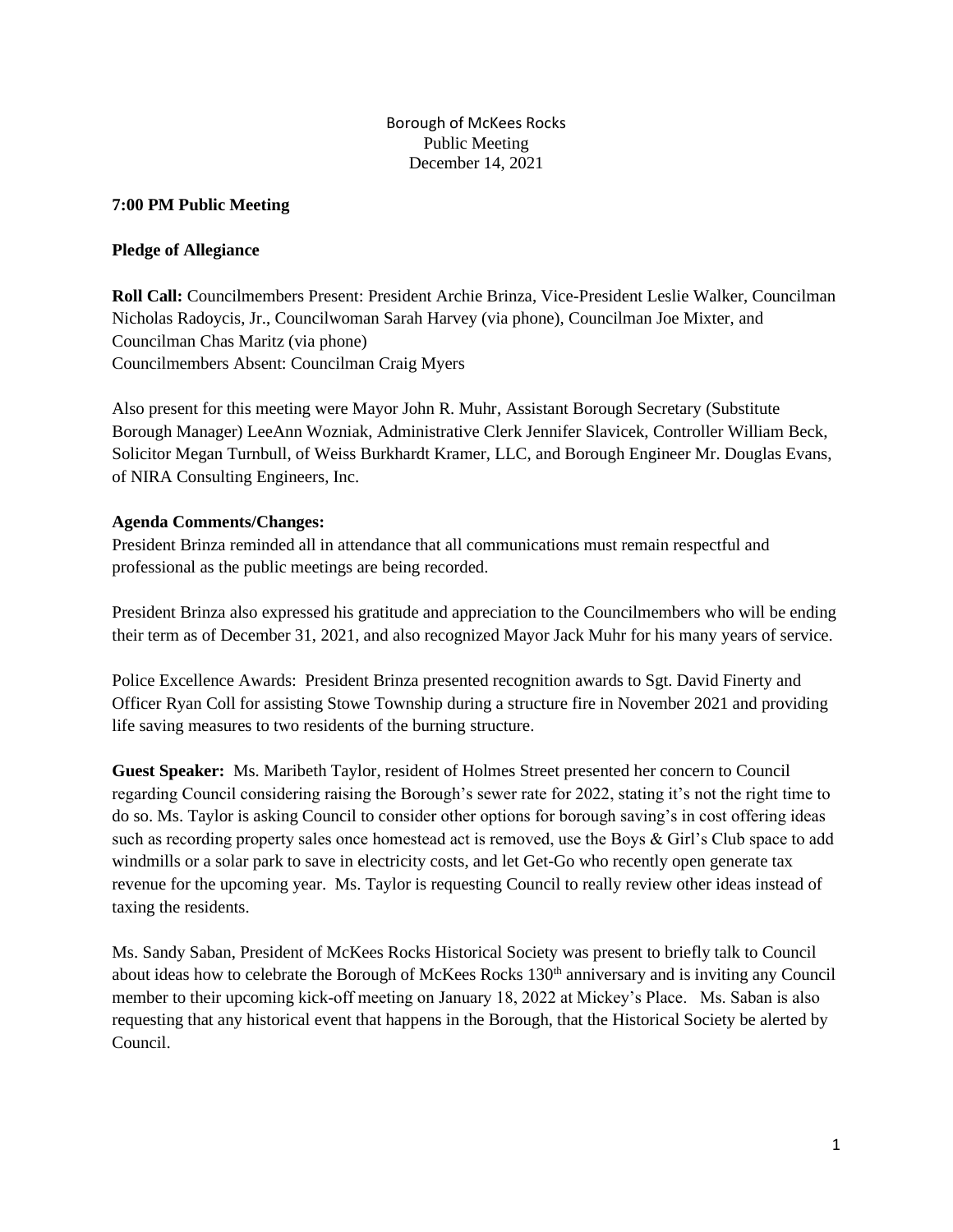#### Other Public Comment:

Ms. Kate O'Brien addressed Council regarding a water back-up problem she has at her residence (320 Washington Rear) with the combined sewer connection of 320 Washington Front. Ms. O'Brien has already accrued plumber expenses that indicate her property in the rear is clear, it's the front property that the sewer connection is backing up due to a possible blockage. Plumber inspection shows the connection in the front property is broken. Ms. O'Brien is just asking where to go from here, since the owner will not repair anything. Borough Solicitor offered suggestion that the Borough could review the inspection status of this property for rental registration requirements to see what code violation(s) may be noted for resolution, as well as follow up with the Allegheny County Health/Plumbing Department to see if they are able to pursue the issue any further.

Ms. Thomas and Mr. Hamilton, residents of 906 3<sup>rd</sup> Street were present to update Council regarding the ongoing sewage issue with 904 3rd Street. Mr. Hamilton commented sewage still runs down the street and with the cold weather is now freezing. This resulted in the Street Dept being called out to salt, etc. Mr. Hamilton has made every contact possible, including the Health Department to resolve this issue, and last update he received was the owner had 30 days to respond to the Health Department. President Brinza responded that the Borough did have the water turned off recently, but the water authority received medical documentation indicating water is medically necessary for an occupant therefore, water service was restored. President Brinza is reassuring Mr. Hamilton the Borough is doing anything we can to resolve the issue. Another resident questioned if the property can be condemned, due to a public health issue. Borough Solicitor responded the only way the Borough can condemn, property would be in conjunction with the Health Department approval. Borough Solicitor also commented that an administrative search warrant could be requested through magistrate office to authorize Code Enforcement Officer to access property for inspection, with assistance of the police department to assess any damages.

Ms. Dawn Jones, resident of 304 Bell Avenue was present to address Council regarding various sewer bills she has recently received from Berkheimer for the property she now owns. Ms. Jones indicated to Council she brought the sewer bills to the Borough Office for assistance, and feels she received no help from the Administrative Staff. Ms. Jones was told by Berkheimer that the sewer bills and information is provided by the Borough, not Berkheimer. Ms. Jones feels these bills were generated erroneously and the debt is inaccurate. Asst Borough Manager Wozniak confirmed that the bills were presented to the office for assistance, and a phone call was made that day to Berkheimer regarding the bills, but the Borough office has yet received a call back at this time. President Brinza has also tried reaching out to Berkheimer on Ms. Jones' behalf. Borough Solicitor responded that she is willing to assist Ms. Jones to research the bills she received and confirm any payments Ms. Jones already made to Berkheimer on sewer billing.

#### **Reports:**

• McKees Rocks Police Department – Chief of Police Deliman read the monthly activity report for November 2021. A copy of the report is on file at the Borough Manager office.

• McKees Rocks Independent Volunteer Fire Department – VFD President Jim Tarbert read the monthly activity report for November 2021. A written copy was not provided to the Borough Manager office.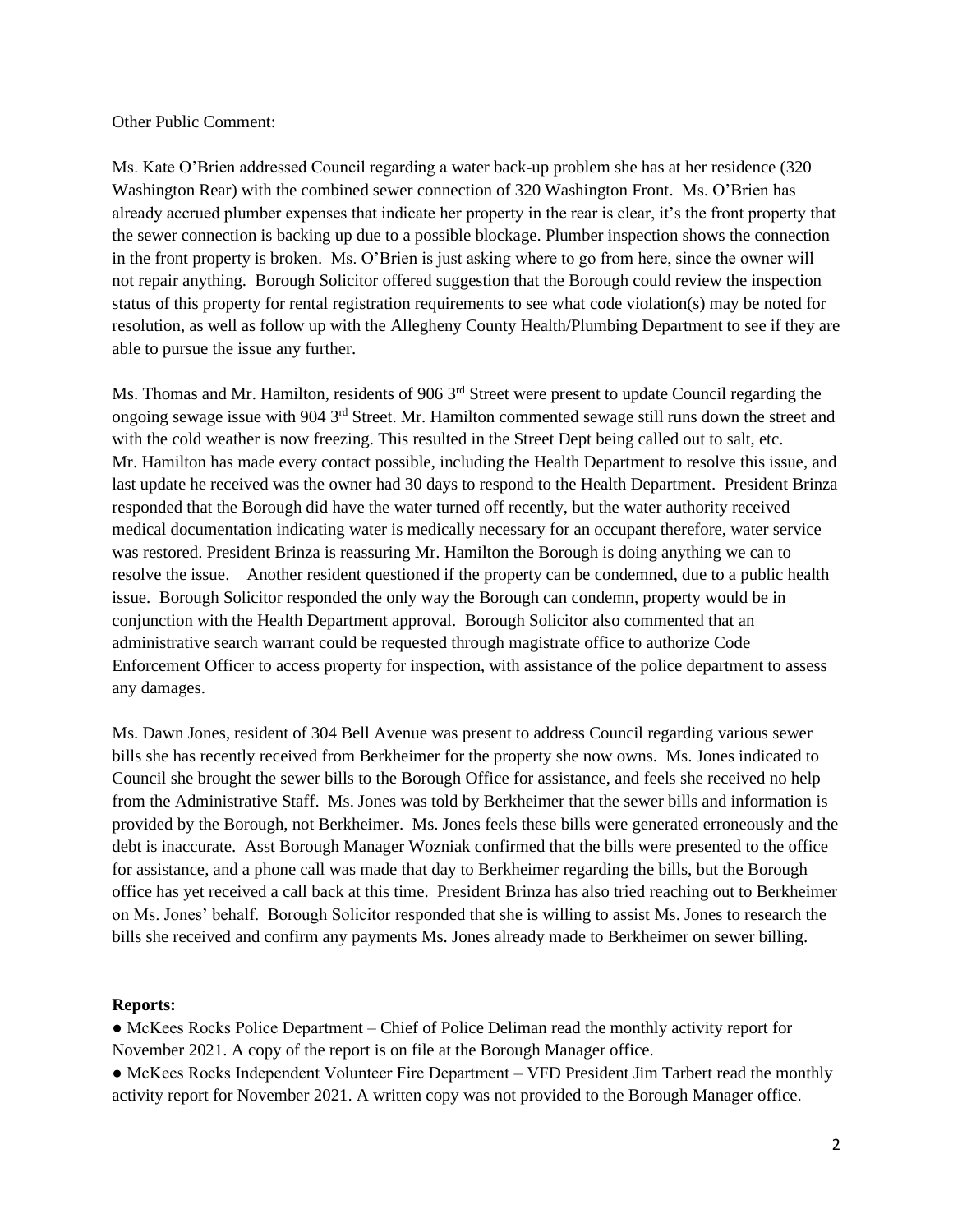• Mayors Report: Mayor Muhr first thanked the residents for the years of voting for him (and not voting for him) mentioning there's under 6,000 residents in the Borough and more people need to get involved. Mayor also congratulated Mr. David Flick for his win in the election, saying the Borough is moving ahead in the right direction. Mayor Muhr commented about the recent development in the Borough i.e Chase Bank, Get-Go and need to continue to get more businesses in the community for tax revenue. Mayor Muhr also showed appreciation for the Councilmembers.

● Borough Manager (Asst) Report: Asst. Borough Manager Wozniak presented a draft of the 2022 Council meeting schedule to for Council review/consideration. The schedule will be advertised in the local Gazette 2.0. A Resolution for sewer module planning was submitted by Reed Building Supply for Council to approve for land development plans. A motion was made by Councilman Radoycis and seconded by Councilman Malesnick to approve the Resolution.

● Borough Solicitor: Borough Solicitor Turnbull reviewed various topics:

A. Bond Refunding Update – Bond Refunding will roughly save the Borough \$300,000 for the life of bond and closing is set for December 29, 2021

B. Zoning Ordinance Amendment for Murals/Residential Parking – The Ordinance is currently at the county for review and comments and potentially will be ready for Council adoption possibly January 2022 meeting.

C. Borough Manager Unpaid Leave of Absence – Solicitor Turnbull is requesting Council to consider an extension of Borough Manager's Pompey unpaid leave of absence through January 31, 2022 with same conditions previously approved by Council regarding ongoing Council review/updates. A motion was made by Councilman Radoycis and seconded by Councilman Mixter to approve the unpaid leave of absence through January 31, 2022 with same conditions. Motion was adopted by acclamation. D. Cohen & Law Group Comcast Franchise Agreement Renewal – Solicitor Turnbull briefly explained the document for review, indicating the Cable Franchise Agreement expired possibly 1 or 2 years ago and working with the Cohen Law Group specializes in this purpose. A motion was made by Councilman Radoycis and seconded by Councilman Malesnick to authorize engagement with Cohen Law Group regarding the Cable Franchise Agreement. Motion was adopted by acclamation.

E. Char-West COG Intergovernmental Cooperation Agreement Update – Solicitor Turnbull provided Council an updated agreement provided by COG and the reason behind the agreement for UCC purposes. COG is requesting municipalities to adopt the agreement by Resolution. A motion was made by Councilman Radoycis and seconded by Councilman Mixter to approve the Resolution to accept the updated agreement. Motion was adopted by acclamation.

F. Chartiers Avenue Crossing Development Parcel 43-L-100: Solicitor Turnbull presented to Council a Resolution to consider regarding new development on the parcel listed by owner Trinity Development to move the current sewer main for new development at the cost of owner. A motion was made by Councilman Radoycis and seconded by Councilman Malesnick. Motion was adopted by acclamation.

● Code Enforcement Officer: Mr. Zac Cummings read the monthly Code Enforcement activity report for November 2021, and a copy is on file at the Borough Manager's office.

● Borough Engineer: Borough Engineer Evans reviewed the monthly capsule report with Council and recommended the following action items:

Borough Engineer Action Items: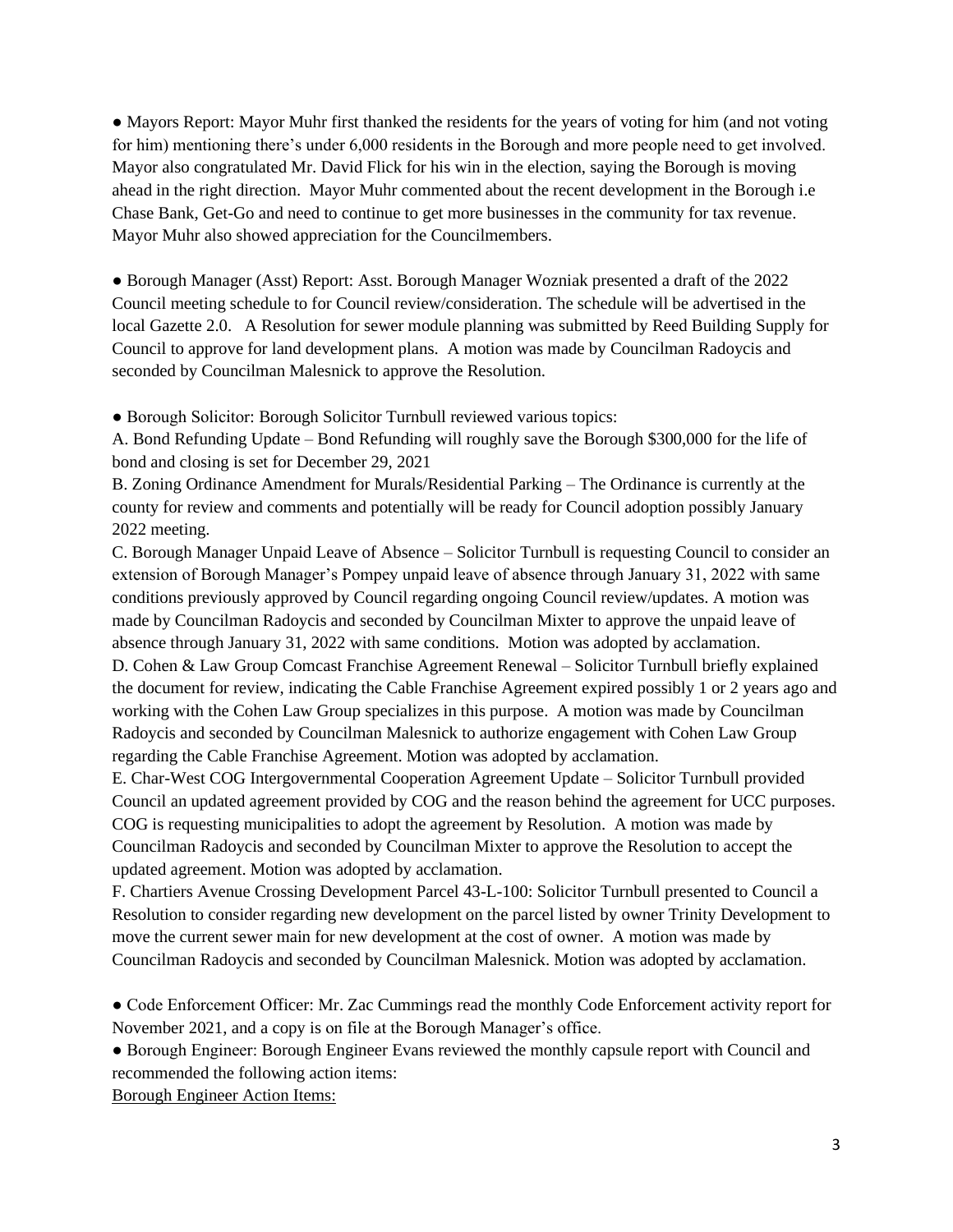A motion was made by Vice-President Walker and seconded by Councilman Radoycis to authorize Borough Engineer to prepare pre-bid documents for "Phase II Pedestrian Stairway Replacement" for available county funds in the amount of \$50,200.00. Motion was adopted by acclamation.

A motion was made by Councilman Radoycis and seconded by Councilman Malesnick (to amend the agenda) and approve payment by COG in the amount of \$29,250.00 to Minniefield Demolition for CDBG Year 46 Project 405-407-411 Island Avenue demolition. Motion was adopted by acclamation.

A motion was made by Councilman Radoycis and seconded by Councilman Malesnick (to amend the agenda) to approve pay application by COG in the amount of \$13,350.00 to Minniefield Demolition for CDBG Year 46 Project 207 Jane Street. Motion was adopted by acclamation.

Regarding Mannacore Building Demolition Site Safety: (New Business):

A motion was made Councilman Radoycis and seconded by Vice-President Walker to accept a donation of jersey barriers from local company MRIE, as a safety precaution of the hillside at the Mannacore Building demolition site. Motion was adopted by acclamation.

**Reading of the Minutes:** A motion was made by Vice-President Walker and seconded by Councilman Radoycis to approve the meeting minutes from November 16, 2021 public meeting. Motion was adopted by acclamation.

**Controllers Report**: As of November 30, 2021, General Fund, both income and expenses have an annual budget of \$4,503,377.00. Income was \$3,728,381.83 or 82.79% of the budgeted income. Expenses totaled \$3,737,028.07 or approximately 82.98 % of the budgeted expenses. Balance in the General Fund Checking and Savings Account as of November 30, 2021 was \$838,241.87.

As of November 30, 2021, Sewer Fund, both income and expenses have an annual budget of \$1,976,085.00. Income was \$1,957,405.53 or 99.06% of the budgeted income. Expenses totaled \$1,406,924.98 or 73.93 % of the budgeted expenses. Balance remaining in the Sewer Checking and Savings Account as of November 30, 2021 was \$688,387.24.

As of November 30, 2021 Liquid Fuels Fund balance \$388,480.41.

A motion was made by Councilman Mixter and seconded by Vice-President Walker to accept the Controllers Report. Motion was adopted by acclamation.

**Bills:** A motion was made by Councilman Malesnick and seconded by Councilman Radoycis to pay the bills. Motion was adopted by acclamation.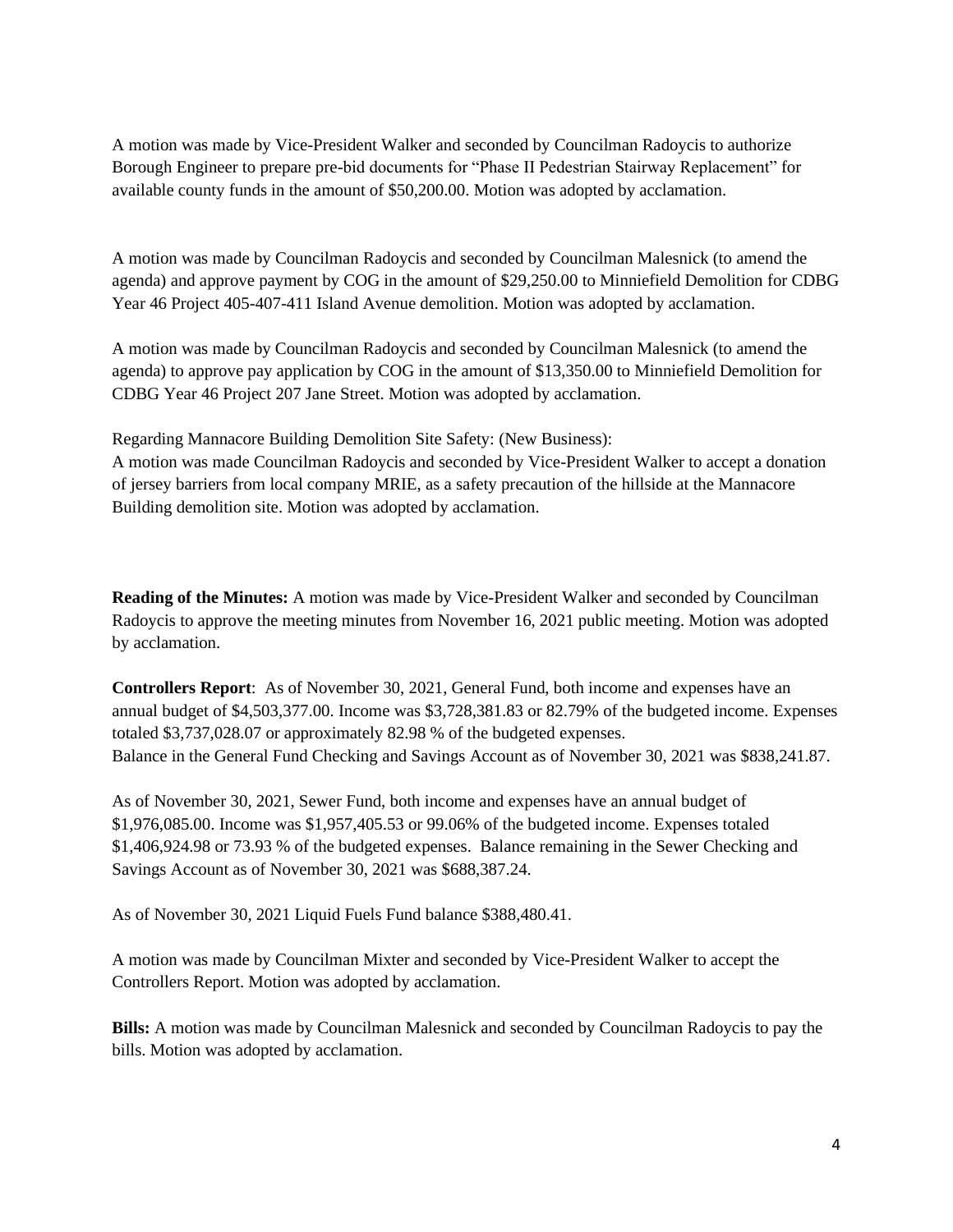Asst. Borough Manager Wozniak commented the monthly MEIT bill is not showing on the transaction list due to MEIT having issues with printing.

# **Agenda Voting:**

- **1.** Public Safety Committee (Chas Maritz, Chair)
	- a. President Brinza confirmed the Civil Service Testing is complete for the promotion of Captain and Sergeant, and a swearing in ceremony is being set up for January 2022 meeting for the newly ranking officers.
	- b. President Brinza advised the Police Department Collective Agreement Renewal is complete and agreed upon by the Police Department Bargaining Unit and ready for Council adoption. A motion was made by Councilman Malesnick and seconded by Councilman Radoycis to adopt the Police Department Collection Bargaining Agreement renewal. Motion was adopted by acclamation.
	- c. A motion was made by Councilman Radoycis and seconded by Councilman Malesnick to appoint Mr. Craig McVicker, Code Enforcement Agency as Borough Zoning Official, retro October 1, 2021. Motion as adopted by acclamation.
	- d. (New Information) Councilman Radoycis advised Mr. George Mosko contacted him to advise he would like to resign from Civil Service Commission effective end of current term, January 3, 2022. Solicitor Turnbull suggested Mr. Mosko send in a written statement requesting his resignation, and Council could post a Civil Service Commission vacancy notice for 30-days.

# **2. Finance and Administration Committee (Nick Radoycis, Chair)**

- a. Council Vacancy 3rd Ward Letters of Interest: President Brinza asked Council to review the letters of interest received by three residents, Ms. Stacey Dick, Mr. Jeff Dusch, and Ms. Maryann Holland. A motion was made by Councilman Mixter and seconded by Councilman Malesnick to open nominations and nominate Mr. Jeff Dusch. A motion was made by Vice-President Walker to nominate Ms. Stacey Dick. A motion was made by Councilman Radoycis and seconded by Councilman Mixter to close nominations. Roll Call requested to nominate Mr. Jeff Dusch as 3rd Ward Council resulting in 6 Yes (Mixter, Harvey, Brinza, Radoycis, Maritz, Malesnick) and 1 No (Walker). Motion carries.
- b. A motion was made by Councilman Radoycis and seconded by Councilman Malesnick to approve Borough Resolution No 1666 – 2022 Tax Rate (no change). Motion was adopted by acclamation.
- c. A motion was made by Councilman Radoycis and seconded by Councilman Maritz to approve Borough Resolution 1667 – 2022 Sewer Rate (increase). Vice-President Walker opposed borough rate increase (.50/1000 gallons) saying it's not the right time during a pandemic. Motion carries.
- d. A motion was made by Councilman Radoycis and seconded by Councilman Mixter to approve the 2022 General Fund Budget as presented for final adoption. Motion was adopted by acclamation.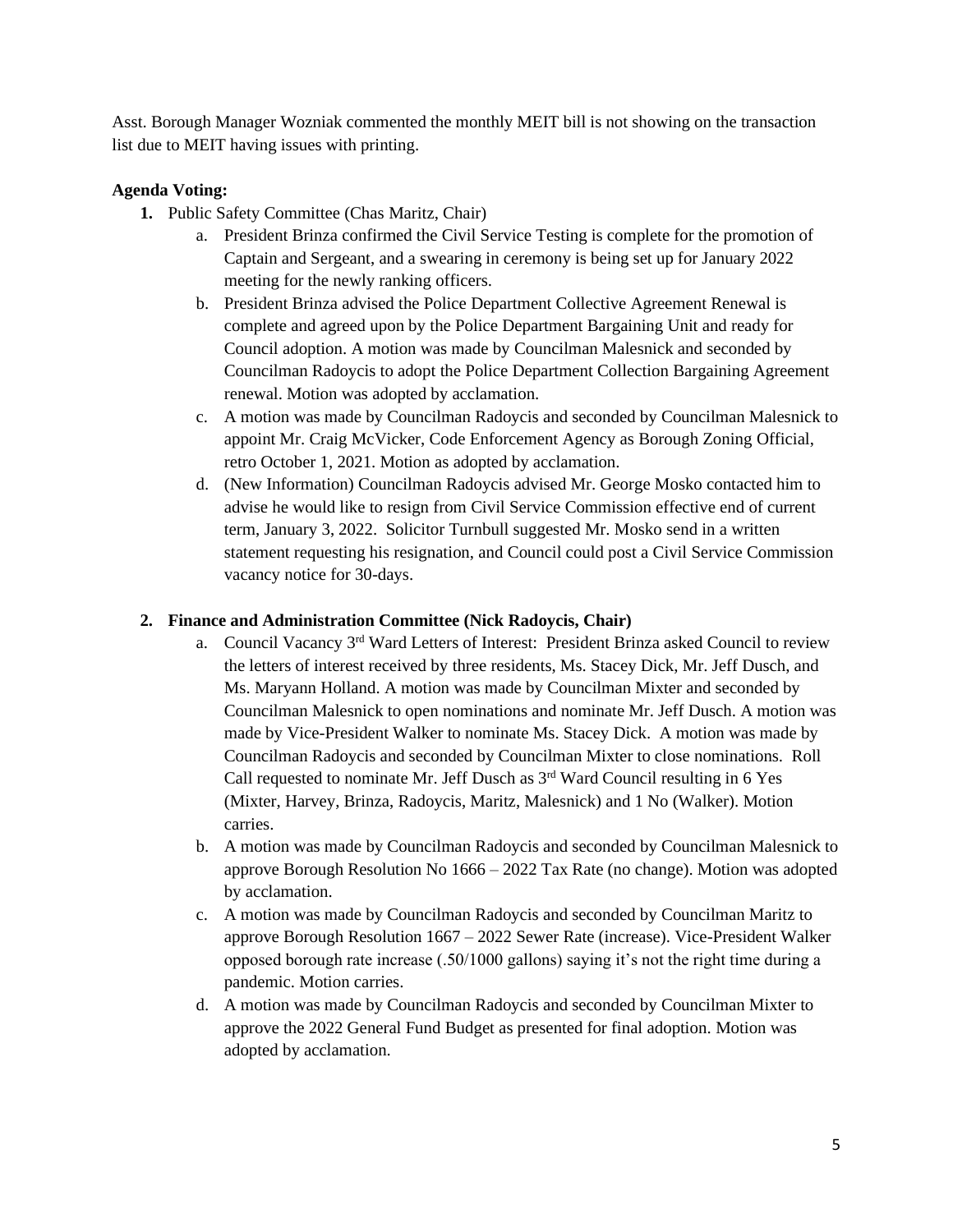- e. A motion was made by Councilman Radoycis and seconded by Councilman Malesnick to approve the 2022 Sewer Fund Budget as present for final adoption. Motion was adopted by acclamation.
- f. A motion was made by Councilman Radoycis and seconded by Councilman Malesnick to authorize advertisement of a Debt Ordinance for 2022 TAN Loan in the amount of \$250,000 with interest rate not to exceed 2%. Motion was adopted by acclamation.
- **3. Parks and Recreation Committee (Joseph Mixter, Chair)** No Report

# **4. Real Estate Committee (Nick Radoycis, Chair)**

a. President Brinza advised several members of Council and Borough Solicitor met with the Boys & Girls Club to discuss potential future plans for the property. The Boys & Girls Club thought they owned the building, though after thorough research found out they do not own the building and the Borough owns the property. President Brinza confirmed additional meetings will be set up with the Boys & Girls Club for continued discussion, and the Borough will be involved in any plans of the property. Ms. Taylor, resident is asking when future meetings are held that the residents be notified and whatever plans are made that it be beneficial for the residents in the community. At this time, there is no definite proposal.

# **5. Public Works Committee (Archie Brinza, Chair)**

- a. President Brinza advised that Mayor Muhr is requesting the temporary 1-way traffic restriction of Church Avenue previously put in effect be changed back to 2-way traffic pattern as various residents are complaining to Council/Mayor. Councilwoman Harvey voiced concern regarding the change back to 2-way traffic, reminding Council the reasons why residents requested the 1-way traffic pattern in the first place. Solicitor Turnbull confirmed that an Ordinance was never put in place to make the 1-way traffic pattern permanent, and the Mayor has the right to rescind the temporary traffic pattern. A motion was made by Councilman Maritz and seconded by Councilman Mixter to change the traffic pattern back to 2-way. Motion carries.
- **6. Borough Association (Craig Myers, Chair)** No Report
- **7. Char-West COG (Joseph, Chair)** No Report
- **8. Borough Development (Craig Myers, Chair)** No Report

### **9. Codification Committee (Nick Radoycis, Chair)**

Councilman Radoycis mentioned this committee needs to be reappointed in 2022 and any members who choose to join be ready to put forth effort.

### New Business

Councilman Radoycis commended Councilwoman Harvey and Councilman Malesnick for their time and effort during their term(s) on Council.